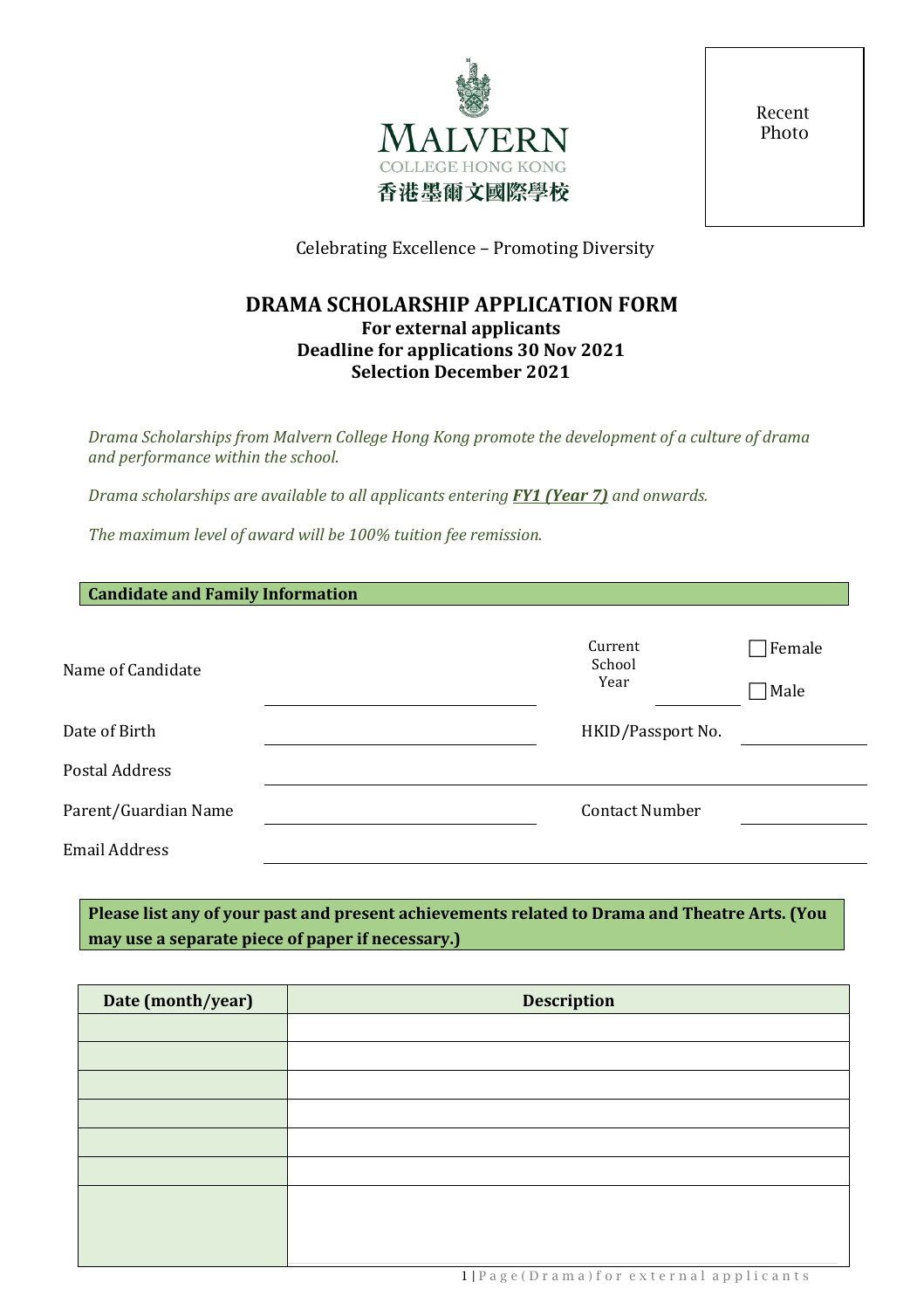|  | <b>Schools Attended</b> |  |
|--|-------------------------|--|
|--|-------------------------|--|

| Name of School | Dates Attended | Grade/Year Completed |
|----------------|----------------|----------------------|
|                |                |                      |
|                |                |                      |
|                |                |                      |
|                |                |                      |
|                |                |                      |
|                |                |                      |

*It is expected that the following sections will be completed by the scholarship applicant*

**Participation**

List any performances or productions, both inside and outside of school, that you have participated in drama and theatre arts.

**Achievements** List any awards or achievements related to Drama that you have attained.

**Contribution**

If you are successful in your application for a Drama/Theatre Arts Awards, how will you contribute to school life?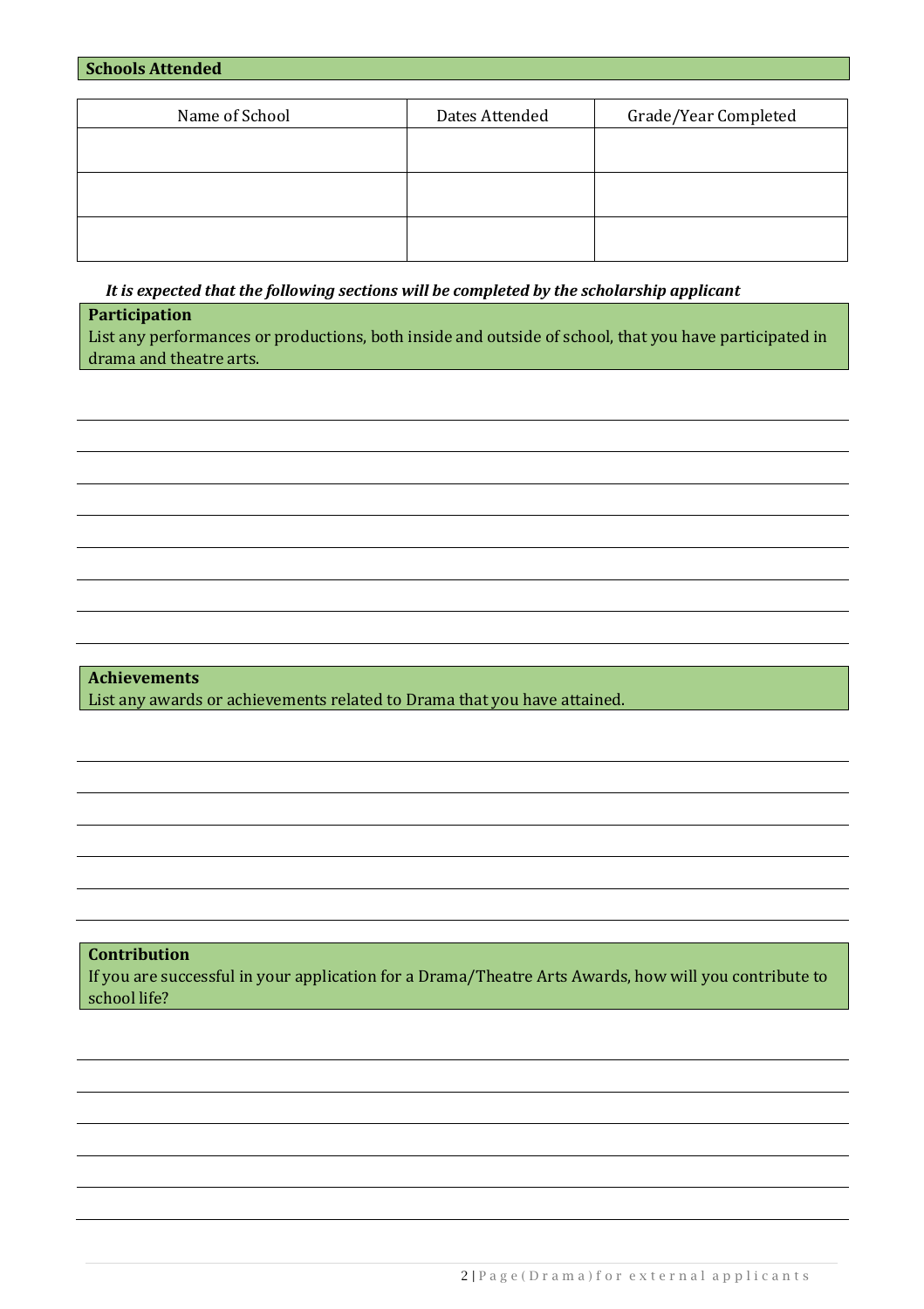# **Other information**

List any other information you think may be helpful in evaluating your application for this scholarship.

## **General Selection Criteria**

- Quality of the Application
- One Mentor Recommendation
- School Reports
- Interview (short-listed candidates only)
- Audition (short-listed candidates only)

#### **Annual Review**

There will be an annual review of the scholarship awarded. On the basis of satisfactory progress being made and a strong contribution to MCHK, scholarships generally continue until the next appropriate educational stage (i.e. end of PYP or MYP programmes).

#### **Timeline**

Application Deadline: 30th November 2021<br>
Interviews (short-listed candidates only): 30th November 2021 Interviews (short-listed candidates only):<br>Audition Scholarships Announcement Date:

4<sup>th</sup> -7<sup>th</sup> December 2021<br>Mid December 2021

#### **Requirements**

Candidates for this scholarship should demonstrate an active involvement and interest in acting.

## **How to Apply for a Drama Scholarship**

Applicants are required to submit the following information:

## 1. **Application Form**

The application form must be completed in full.

## 2. **One Passport-sized Photo on the application form**

## 3. **School Reports**

A copy of your past two years of school reports.

## 4. **Audition (short-listed candidates only)**

- One short (5min) monologue or dialogue chosen by the candidate to demonstrate their skill. This can be read, learned by heart, or 'ad hoc'.
- The candidate may be given a short script to read